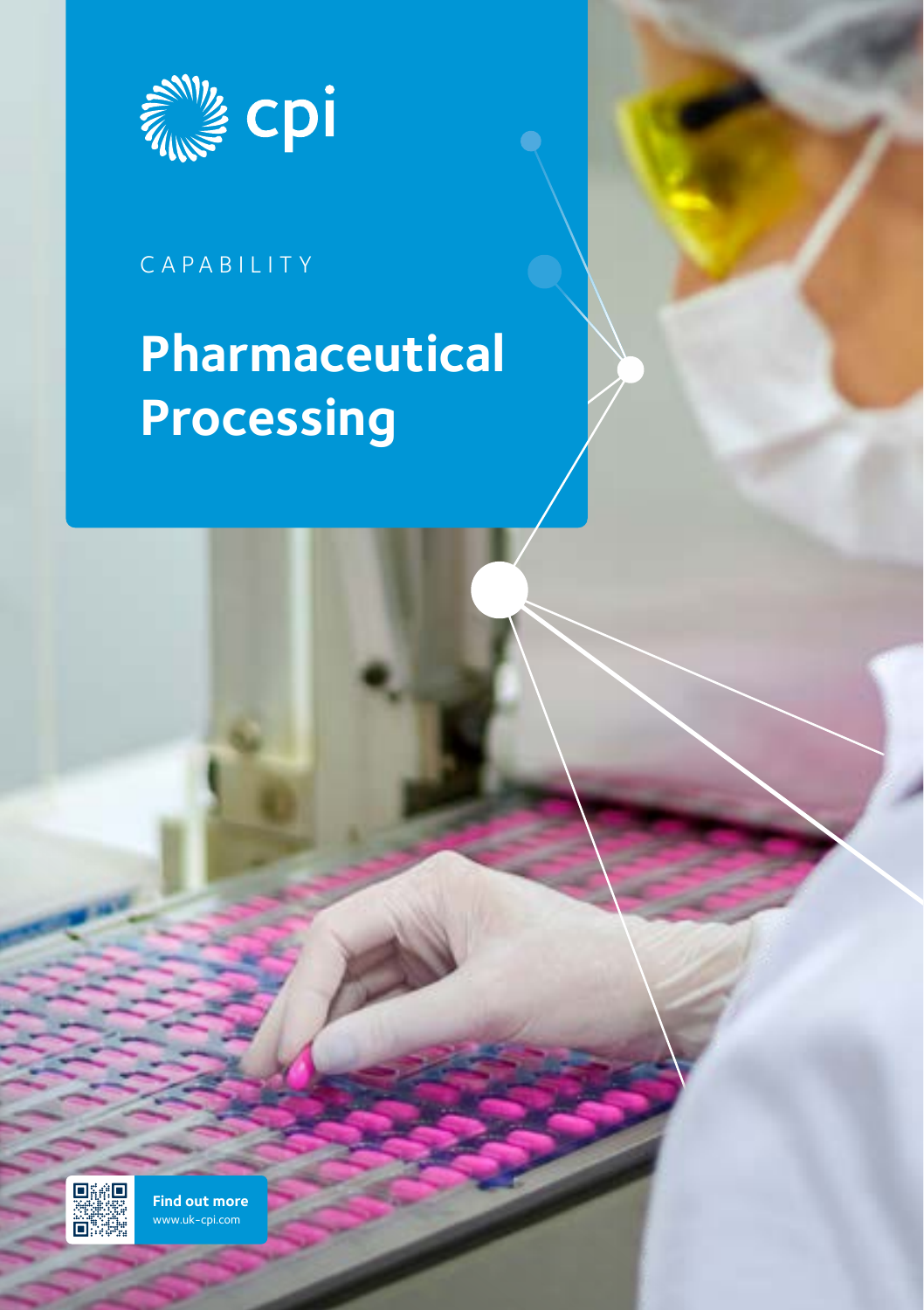

**Aging populations, the soaring cost of drug development, and resource constraints impeding the adoption of emergent technologies are just some of the challenges facing the pharmaceutical industry today.** 

The increasing financial burden on the healthcare system as a whole has led to a pressing need for more effective and patient-centric medication. The evolution of pharmaceutical clinical development and manufacture is vital and there are many ways CPI can work with industry to bring about change. Here at CPI, we are able to support you with the development, optimisation and demonstration of a bespoke manufacturing process that works for the production of your pharmaceutical. Our highly experienced team offer a range of capabilities in both oral solid dose and parenteral dose pharmaceutical manufacture.

#### **Next-generation processing & analytics**

We aim to enhance both your small and large molecule API production by utilising our developing cGMP-capable, disruptive processing solutions. Our customers are able to test and evaluate processes using a wide range of continuous, digital and autonomous manufacturing technologies enabling flexible and adaptable manufacturing solutions.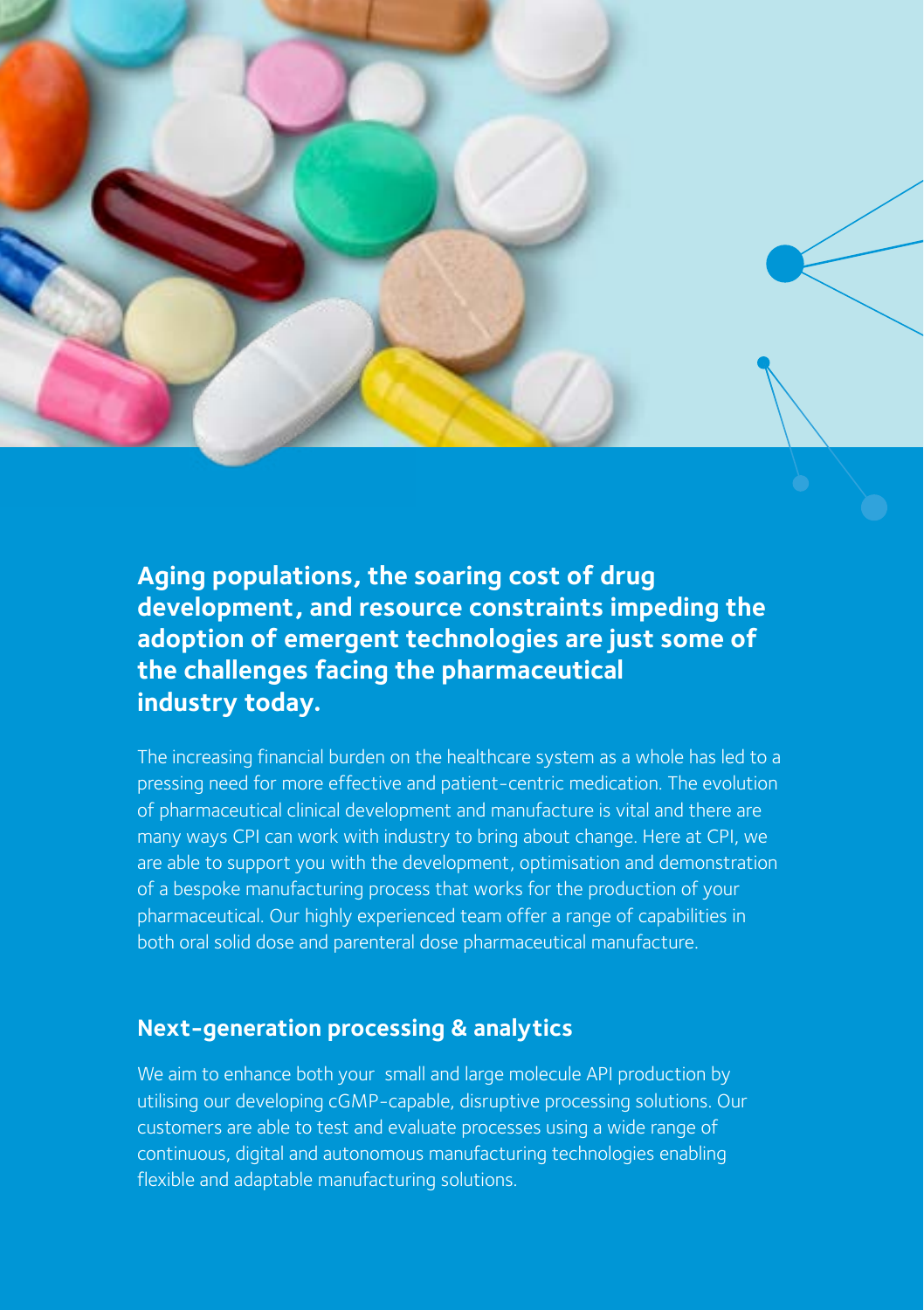

This enables you to create a bespoke process that is perfectly tailored to molecule and market needs, be it just-in-time or real-time-release manufacturing. We offer:

- Advanced process controls through digital design and integrated process analytics
	- Reduced capital outlays and overall inventory costs
	- Greater production efficiency

#### **Enabling smart & continuous pharmaceutical processing**

We partner with our customers to innovate pharmaceutical processing. We have developed significant capability in smart continuous wet-granulation technology including an integrated combination of process analytical technology (PAT) and statistical quality by design (QbD) methods to develop autonomous process control systems.

Linked with a digital twin, this enables rapid future process development through predictive digital design, based on real experimental data, for accurate modelling and increased development speed at reduced cost.